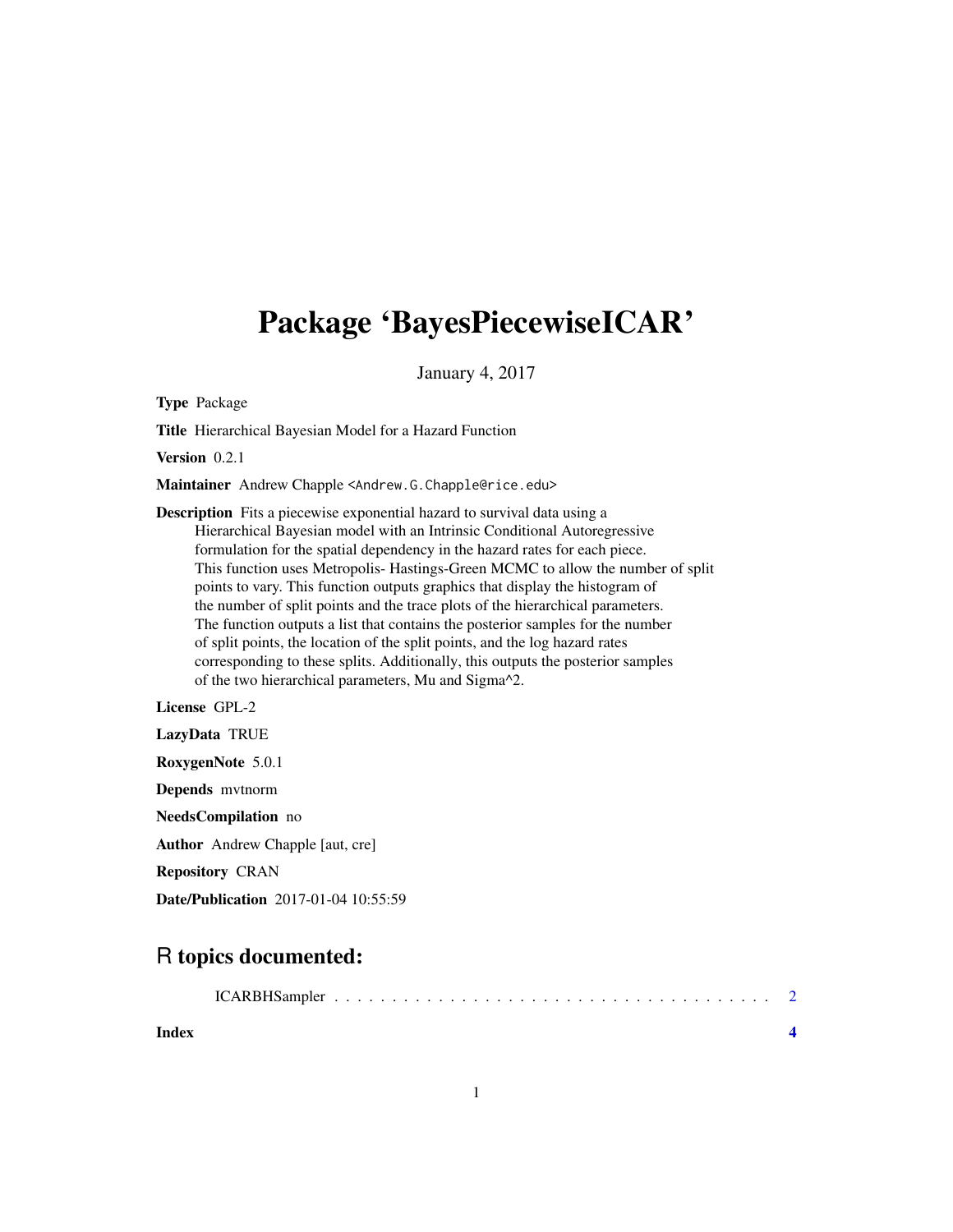<span id="page-1-0"></span>ICARBHSampler *This function fits a piecewise hazard using a hierarchical model with a ICAR dependence applied to the hazard heights*

#### Description

This function fits a piecewise hazard using a hierarchical model with a ICAR dependence applied to the hazard heights

#### Usage

ICARBHSampler(Y, I, B, hyper)

#### Arguments

| Y     | This is a n-vector containing patient survival times                                                                                                                                                                                                                                                                                                                                                                                                                                                                    |
|-------|-------------------------------------------------------------------------------------------------------------------------------------------------------------------------------------------------------------------------------------------------------------------------------------------------------------------------------------------------------------------------------------------------------------------------------------------------------------------------------------------------------------------------|
| I     | This is a n-vector containing patient censoring indicators (0 for censored patient)                                                                                                                                                                                                                                                                                                                                                                                                                                     |
| B     | Number of iterations to run the sample.                                                                                                                                                                                                                                                                                                                                                                                                                                                                                 |
| hyper | Vector of hyperparameters. In order, this contains al, bl which are the inverse<br>gamma hyperparameters on sigma <sup><math>\lambda</math>2</sup> . Phi which is the hyperparameter on the<br>mean number of split points. Jmax which is the maximum allowed number of<br>split points. cl1 which is a tuning parameter greater than 0. J1 is the starting<br>number of split points for the MCMC. Finally, clam1 which is between 0 and 1<br>and characterizes the spatial dependency of the baseline hazard heights. |

#### Value

Returns a list containing the posterior samples of the split points, split point locations, log hazard rates and hierarchical samples

#### References

https://adventuresinstatistics.wordpress.com/2016/07/29/bayespiecewiseicar-tutorial-and-details/

Lee, K. H., Haneuse, S., Schrag, D. and Dominici, F. (2015), Bayesian semiparametric analysis of semicompeting risks data: investigating hospital readmission after a pancreatic cancer diagnosis. Journal of the Royal Statistical Society: Series C (Applied Statistics), 64: 253-273.

#### Examples

```
####This generates random survival data
Y=rexp(100,1/20)
I=rbinom(100,1,.5)
###Sets hyperparameters
a1 = .7b1 = .7phi=3
 Jmax=20
```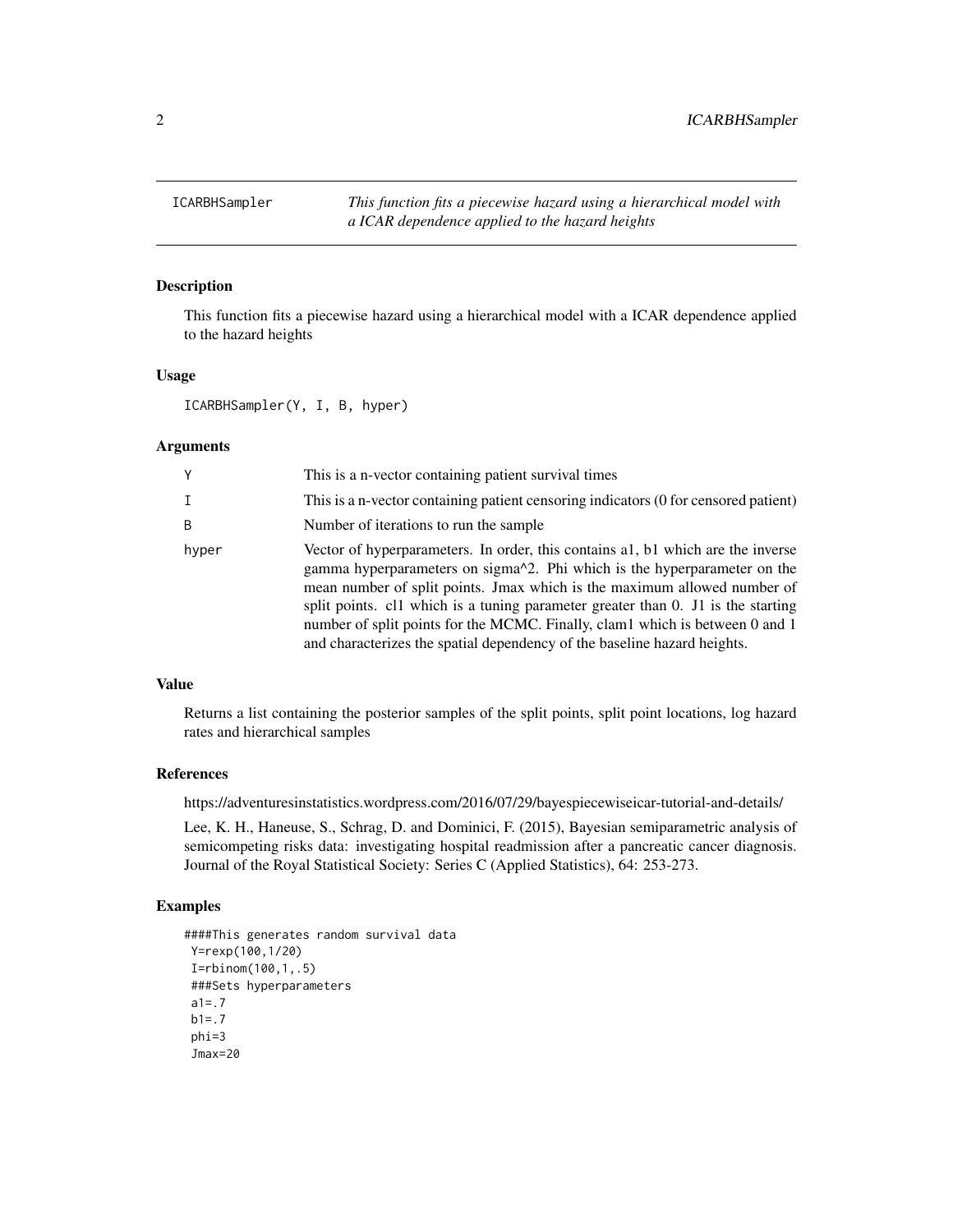#### ICARBHSampler 3

cl1=.25 clam1=.5  $J1=3$ ###Combines the hyperparameters in to a vector hyper=c(a1,b1,phi,Jmax,cl1,J1,clam1) ###Set Number of iterations B=100 ###Run the Sampler X=ICARBHSampler(Y,I,B,hyper) X